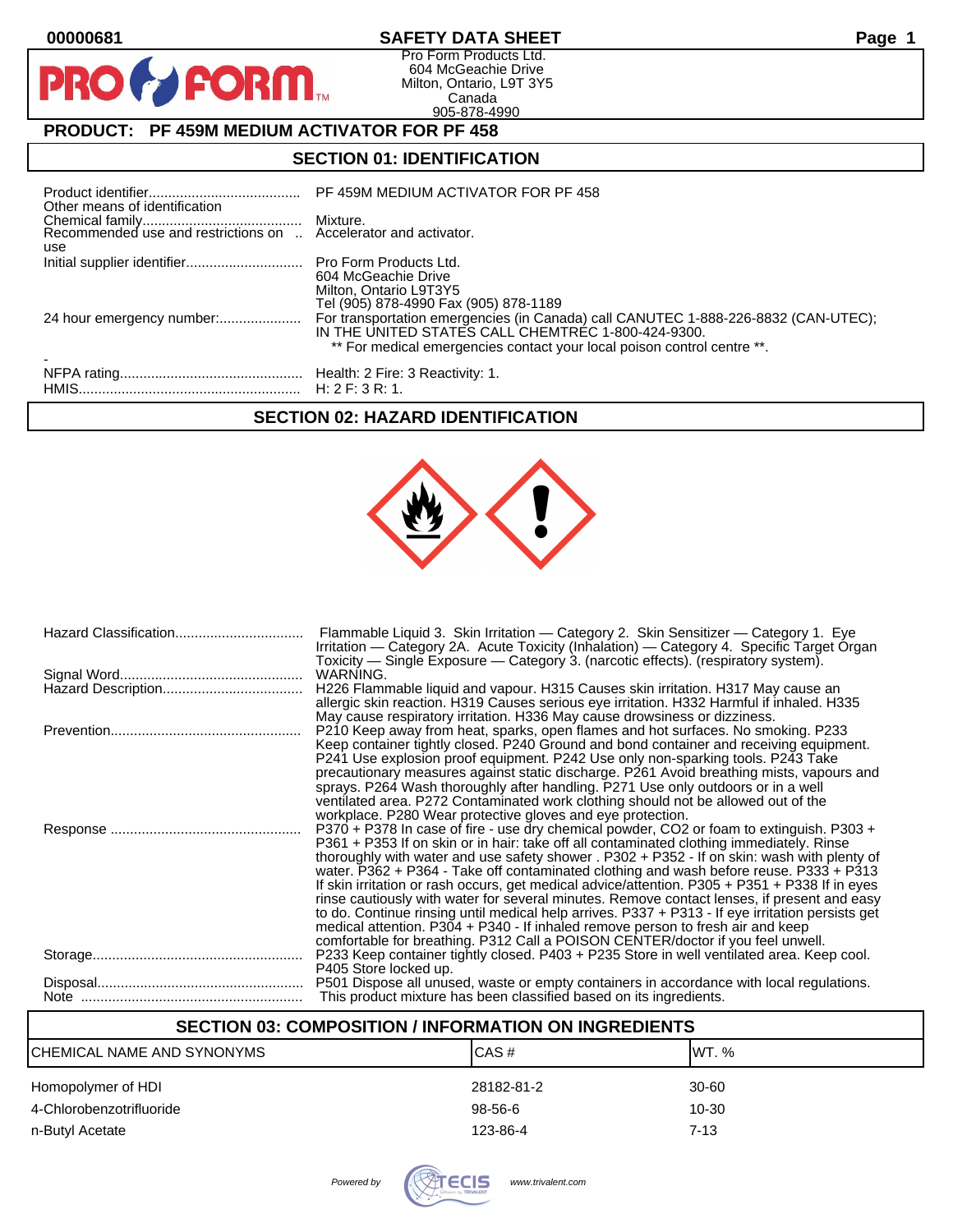#### **PRODUCT: PF 459M MEDIUM ACTIVATOR FOR PF 458**

#### **SECTION 03: COMPOSITION / INFORMATION ON INGREDIENTS**

2-Butoxyethyl Acetate 112-07-2 12-Butoxyethyl Acetate 112-07-2

<<The actual concentration(s) withheld as a trade secret>> .

#### **SECTION 04: FIRST-AID MEASURES**

|                                                                  | If inhaled, remove to fresh air. If not breathing, give artificial respiration. If breathing is<br>difficult, give oxygen, obtain medical attention.                                                                                                                                                                                                                                                                                                                                                                                                                                                                                                                                                                                                                                                                                                                                                     |
|------------------------------------------------------------------|----------------------------------------------------------------------------------------------------------------------------------------------------------------------------------------------------------------------------------------------------------------------------------------------------------------------------------------------------------------------------------------------------------------------------------------------------------------------------------------------------------------------------------------------------------------------------------------------------------------------------------------------------------------------------------------------------------------------------------------------------------------------------------------------------------------------------------------------------------------------------------------------------------|
|                                                                  | Do not induce vomiting. Rinse mouth with water. Give 1 to 2 glasses of water to drink. If<br>spontaneous vomiting occurs have victim lean forward with head down to prevent<br>aspiration of fluid into the lungs. Never give anything by mouth to an unconscious person.<br>Seek medical assistance as soon as possible.                                                                                                                                                                                                                                                                                                                                                                                                                                                                                                                                                                                |
|                                                                  | Immediately remove all contaminated clothing; flush skin with water for at least 15 minutes.<br>If irritation persists, seek medical attention.                                                                                                                                                                                                                                                                                                                                                                                                                                                                                                                                                                                                                                                                                                                                                          |
|                                                                  | Check for and remove any contact lenses, if safe and easy to do so. Flush for 15 minutes<br>using plenty of water. If irritation persists seek medical attention.                                                                                                                                                                                                                                                                                                                                                                                                                                                                                                                                                                                                                                                                                                                                        |
| Most important symptoms and effects,<br>whether acute or delayed | Harmful if swallowed, in contact with skin or if inhaled. Causes skin and eye irritation.<br>Symptoms may include stinging, tearing, redness, swelling, and blurred vision. Direct<br>contact with eyes may cause temporary irritation. Can cause skin sensitization. May cause<br>respiratory irritation. Vapors have a narcotic effect and may cause headache, fatigue,<br>dizziness and nausea.                                                                                                                                                                                                                                                                                                                                                                                                                                                                                                       |
|                                                                  | Treat victims symptomatically. Skin: this compound is a known skin sensitizer. Treat<br>symptomatically as for contact dermatitis or thermal burns. If burned, treat as thermal burn.<br>Eye: stain for evidence of corneal injury. If cornea is burned, instill antibiotic steroid<br>preparation frequently. Workplace vapours have produced reversible corneal epithelial<br>edema impairing vision. Respiratory: this compound is a known pulmonary sensitizer.<br>Treatment is essentially symptomatic. An individual having a skin or pulmonary<br>sensitization reaction to this material should be removed from exposure to any isocyanate.<br>The main hazard from ingestion is aspiration of the liquid into the lungs producing chemical<br>pneumonitis. In the event of an incident involving this product ensure that medical<br>authorities are provided a copy of this safety data sheet. |

### **SECTION 05: FIRE-FIGHTING MEASURES**

Suitable and unsuitable extinguishing ..... "Alcohol" foam, CO2, dry chemical. Do not use water in a jet. During a fire, isocyanate media vapors and other irritating, highly toxic gases may be generated by thermal decomposition or combustion. Use cold water spray to cool exposed containers to minimize risk of rupture. Specific hazards arising from the ............. Flammable liquid. Thermal decomposition products are toxic. May include:. Oxides of Specific hazards arising from the ............. Flammable liquid. Thermal decomposition products are toxic. May include:. Oxides<br>hazardous product, such as the nature of carbon (CO, CO2). Oxides of nitrogen. Hydrogen cyani any hazardous combustion products decomposition may release isocyanate vapors. Dense black smoke.<br>Special protective equipment and ............ Firefighter should be equipped with self-contained breathing apparat Special protective equipment and ............ Firefighter should be equipped with self-contained breathing apparatus and full protective precautions for fire-fighters clothing to protect against potentially toxic and irritating fumes. Solvent vapours may be heavier than air and may build up and travel along the ground to an ignition source, which may result in a flash back to the source of the vapours. Cool fire-exposed containers with cold water spray. Heat will cause pressure buildup and may cause explosive rupture. During a fire, isocyanate vapours and other irritating, highly toxic gases may be generated by thermal decomposition or combustion.

#### **SECTION 06: ACCIDENTAL RELEASE MEASURES**

| Personal precautions, protective<br>equipment and emergency procedures | No action shall be taken involving any personal risk or without suitable training. Take<br>precautions against static discharge. Use non-sparking tools and equipment to pick up the<br>spilled material. Isolate area and keep unauthorized people away. Do not walk through<br>spilled material. Wear recommended protective equipment. Ventilate. Open windows and<br>doors to allow air circulation. Dike area to prevent spreading. The use of absorbent socks<br>or spill pillows may be required. Stop leak if safe to do so. Prevent runoff into drains,<br>sewers, and other waterways. |
|------------------------------------------------------------------------|--------------------------------------------------------------------------------------------------------------------------------------------------------------------------------------------------------------------------------------------------------------------------------------------------------------------------------------------------------------------------------------------------------------------------------------------------------------------------------------------------------------------------------------------------------------------------------------------------|
| Methods and materials for containment                                  |                                                                                                                                                                                                                                                                                                                                                                                                                                                                                                                                                                                                  |
| and cleaning up                                                        |                                                                                                                                                                                                                                                                                                                                                                                                                                                                                                                                                                                                  |
|                                                                        | Isolate area and keep unauthorized people away. Do not walk through spilled material.<br>Wear recommended protective equipment. Ventilate. Open windows and doors to allow<br>air circulation. Dike area to prevent spreading. The use of absorbent socks or spill pillows<br>may be required. Stop leak if safe to do so. Prevent runoff into drains, sewers, and other<br>waterways.                                                                                                                                                                                                           |
|                                                                        | If temporary control of isocyanate vapour is required, a blanket of protein foam may be<br>placed over spill. If transportation spill occurs in Canada, call Canutec at (613) 996-6666. If<br>transportation spill occurs in United States, call Chemtrec 1-800-424-9300. Large<br>quantities may be pumped into closed, but not sealed, containers for disposal. Process can<br>generate heat.                                                                                                                                                                                                  |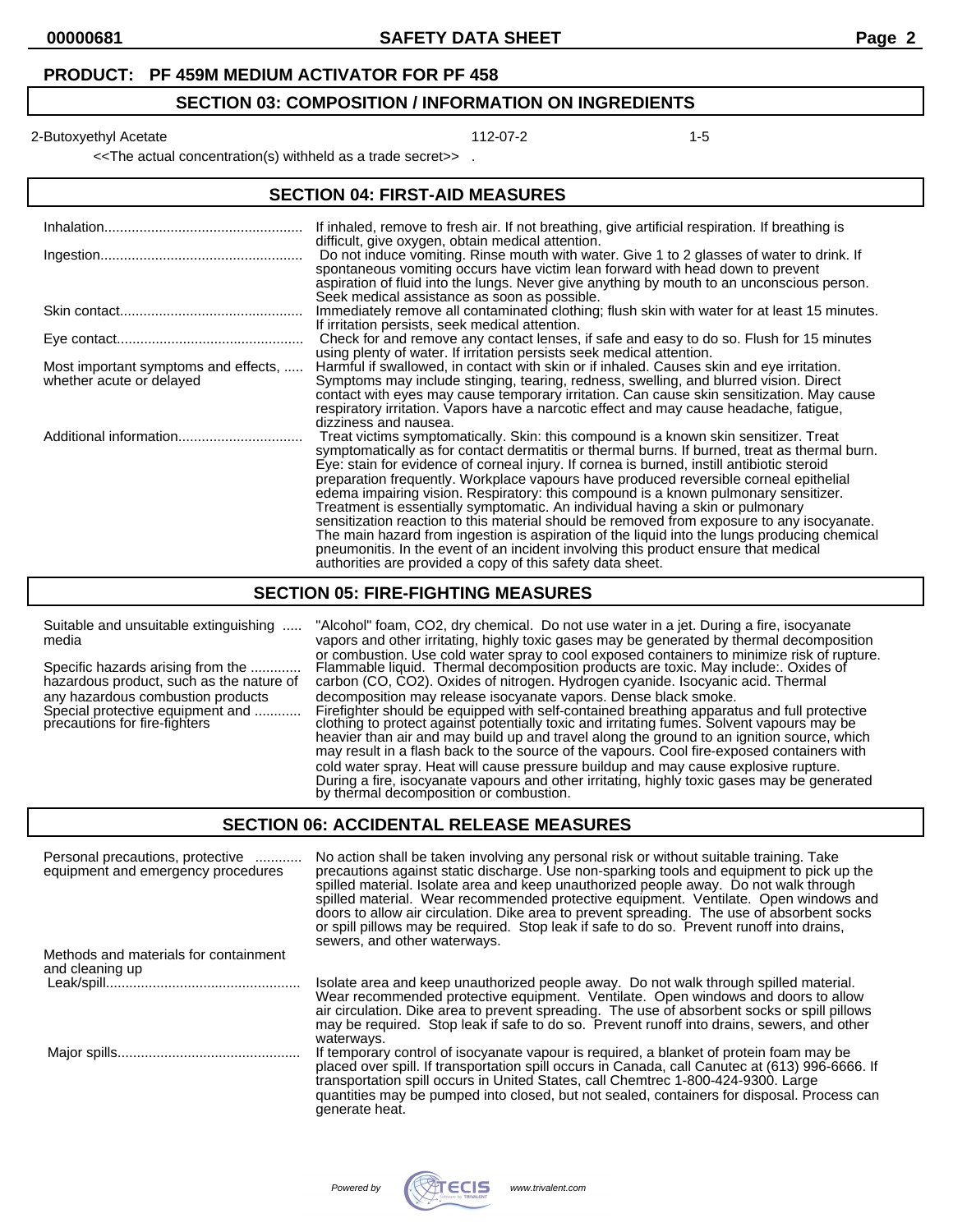### **PRODUCT: PF 459M MEDIUM ACTIVATOR FOR PF 458**

### **SECTION 07: HANDLING AND STORAGE**

| Precautions for safe handling                                   | Keep away from heat, sparks, and open flame. Ground handling equipment. Always adopt<br>precautionary measures against build-up of static which may arise from appliances.<br>handling and the containers in which product is packed. Avoid breathing vapours or mist.<br>Individuals with lung or breathing problems or prior allergic reactions to isocyanates must<br>not be exposed vapour or spray mist. Avoid all skin contact and ventilate adequately,<br>otherwise wear an appropriate breathing apparatus. Handle and open container with care. |
|-----------------------------------------------------------------|-----------------------------------------------------------------------------------------------------------------------------------------------------------------------------------------------------------------------------------------------------------------------------------------------------------------------------------------------------------------------------------------------------------------------------------------------------------------------------------------------------------------------------------------------------------|
| Conditions for safe storage, including any<br>incompatibilities | Employees should wash hands and face before eating or drinking.<br>Keep away from heat, sparks, and open flames. Store in a cool, dry and well ventilated<br>area. Keep container closed when not in use. Store away from sunlight. Do not store where<br>product can come into contact with water.                                                                                                                                                                                                                                                       |

#### **SECTION 08: EXPOSURE CONTROLS / PERSONAL PROTECTION**

| <b>INGREDIENTS</b>                                                | <b>TWA</b>                                      | <b>ACGIHTLV</b><br><b>STEL</b>                                                                                                                                                                                                                                                                                                                                                                                                                                                                                                                                                                                                                        | <b>OSHA PEL</b><br>PEL | <b>STEL</b>     | <b>NIOSH</b><br>REL       |
|-------------------------------------------------------------------|-------------------------------------------------|-------------------------------------------------------------------------------------------------------------------------------------------------------------------------------------------------------------------------------------------------------------------------------------------------------------------------------------------------------------------------------------------------------------------------------------------------------------------------------------------------------------------------------------------------------------------------------------------------------------------------------------------------------|------------------------|-----------------|---------------------------|
| Homopolymer of HDI                                                | $5 \text{ mg/m}$ 3<br>Supplier: 0.5 mg/m3 (TWA) | Not established                                                                                                                                                                                                                                                                                                                                                                                                                                                                                                                                                                                                                                       | $5$ mg/m $3$           | Not established | $5 \text{ mg/m}$          |
| 4-Chlorobenzotrifluoride                                          | Not established                                 | Not established                                                                                                                                                                                                                                                                                                                                                                                                                                                                                                                                                                                                                                       | Not established        | Not established | Not established           |
| n-Butyl Acetate                                                   | 50 ppm                                          | $150$ ppm                                                                                                                                                                                                                                                                                                                                                                                                                                                                                                                                                                                                                                             | $150$ ppm              | 200 ppm         | 150 ppm / STEL 200<br>ppm |
|                                                                   |                                                 | CA ON: 50ppm (TWA), 150ppm (STEL)                                                                                                                                                                                                                                                                                                                                                                                                                                                                                                                                                                                                                     |                        |                 |                           |
| 2-Butoxyethyl Acetate                                             | 20 ppm TLV                                      | Not established                                                                                                                                                                                                                                                                                                                                                                                                                                                                                                                                                                                                                                       | Not established        | Not established | 5 ppm                     |
| Appropriate engineering controls<br>Personal Protective Equipment |                                                 | Local exhaust should be used to maintain levels below the TLV whenever isocyanate is<br>processed, heated or spray applied. Provide natural or mechanical ventilation to control<br>exposure levels below airborne exposure limits. Local mechanical exhaust ventilation<br>should be used at sources of air contamination, such as open process equipment, or<br>during purging operations, to capture gases and fumes that may be emitted. Standard<br>reference sources regarding industrial ventilation (ie. ACGIH industrial ventilation) should<br>be consulted for guidance about adequate ventilation.                                        |                        |                 |                           |
|                                                                   |                                                 | Whenever concentrations of isocyanates exceed the exposure limit or are not known,<br>respiratory protection must be worn. An air-purifying particulate/organic vapour cartridge<br>respirator is required anytime inhalation of vapour above the exposure limit is possible.<br>The use of a positive pressure air supplied respirator is mandatory when airborne<br>concentrations are not known or airborne solvent levels are 10 times the appropriate<br>exposure limit or spraying is performed in a confined space or with limited ventilation. Use<br>NIOSH approved respirator or equipment. Do not exceed the use limits of the respirator. |                        |                 |                           |
|                                                                   |                                                 | Chemical safety goggles. Chemical safety goggles and full faceshield if a splash hazard<br>exists.                                                                                                                                                                                                                                                                                                                                                                                                                                                                                                                                                    |                        |                 |                           |
|                                                                   |                                                 | Wear skin protection equipment. The selection of skin protection equipment depends on<br>the nature of the work to be performed. The following gloves are recommended :. Nitrile<br>rubber. Butyl rubber. Neoprene. In the case of mixtures, consisting of several substances,<br>the protection time of the gloves cannot be accurately estimated.                                                                                                                                                                                                                                                                                                   |                        |                 |                           |
|                                                                   |                                                 | Wear adequate protective clothes. Wear long sleeves and trousers to prevent dermal<br>exposure.                                                                                                                                                                                                                                                                                                                                                                                                                                                                                                                                                       |                        |                 |                           |
|                                                                   |                                                 | Safety boots per local regulations.<br>Eye wash facility and emergency shower should be in close proximity. Employees should<br>wash their hands and face before eating, drinking, or using tobacco products.                                                                                                                                                                                                                                                                                                                                                                                                                                         |                        |                 |                           |
|                                                                   |                                                 | Medical supervision of all employees who handle or come in contact with isocyanates is<br>recommended. These should include preemployment and periodic medical examinations<br>with pulmonary function test (FEC, FVC as a minimum). Persons with asthmatic-type<br>conditions, chronic bronchitis, other chronic respiratory diseases or recurring skin eczema<br>or sensitization should be excluded from working with isocyanates. Once a person is<br>diagnosed as sensitized to an isocyanate, no further exposure can be permitted.                                                                                                             |                        |                 |                           |

### **SECTION 09: PHYSICAL AND CHEMICAL PROPERTIES**

Powered by **WATECIS** www.trivalent.com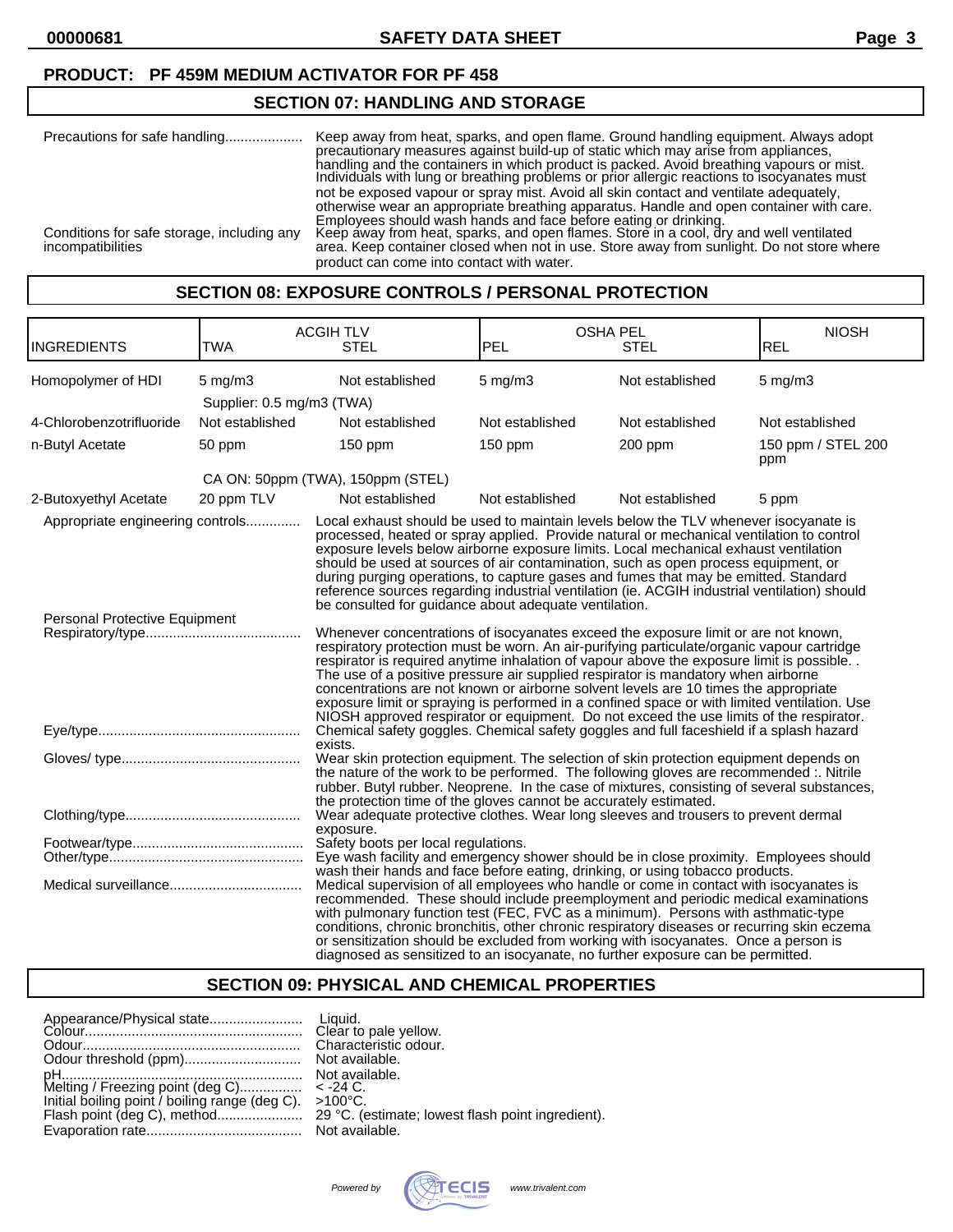### **PRODUCT: PF 459M MEDIUM ACTIVATOR FOR PF 458**

## **SECTION 09: PHYSICAL AND CHEMICAL PROPERTIES**

| Flammability (solids and gases)<br>Upper flammable limit (% vol)<br>Lower flammable limit (% vol)<br>Relative Density (Specific Gravity)<br>Partition coefficient — n-octanol/water<br>Auto ignition temperature (deg C)<br>Decomposition temperature | Not applicable. Flammable liquid.<br>10.5.<br>0.9.<br>Not available.<br>Not available.<br>1.161.<br>9.69.<br>Reacts slowly with water to liberate CO2 gas.<br>Not available.<br>Not available.<br>Not available.<br>15 sec Zahn #2. |
|-------------------------------------------------------------------------------------------------------------------------------------------------------------------------------------------------------------------------------------------------------|-------------------------------------------------------------------------------------------------------------------------------------------------------------------------------------------------------------------------------------|
|                                                                                                                                                                                                                                                       | 12.                                                                                                                                                                                                                                 |
|                                                                                                                                                                                                                                                       | 1.16 lbs/USG; 139 q/L.                                                                                                                                                                                                              |

# **SECTION 10: STABILITY AND REACTIVITY**

| Possibility of hazardous reactions                                     | Contact with moisture and other materials will react with isocyanates.<br>Stable at normal temperatures and pressures.<br>Contact with moisture, other materials that react with isocyanates, or temperatures above<br>177C, may cause polymerization.                          |
|------------------------------------------------------------------------|---------------------------------------------------------------------------------------------------------------------------------------------------------------------------------------------------------------------------------------------------------------------------------|
| Conditions to avoid, including static<br>discharge, shock or vibration | Avoid heat, spark, open flames. Moisture.                                                                                                                                                                                                                                       |
| Incompatible materails<br>Hazardous decomposition products             | Water, Amines, Strong bases, Alcohols, Copper alloys. Strong oxidizing agents.<br>No hazardous decomposition products when stored and handled correctly. Thermal<br>decomposition may produce acrid smoke and irritating fumes. See hazardous combustion<br>products section 5. |

# **SECTION 11: TOXICOLOGICAL INFORMATION**

| <b>INGREDIENTS</b>                                                   | <b>LC50</b>                                                                                                                                                                                                                                                                                                                                                                                                                                                                                                                                                                                                                                                                                                                                                                                                                                                                                                               | LD50                                                         |  |
|----------------------------------------------------------------------|---------------------------------------------------------------------------------------------------------------------------------------------------------------------------------------------------------------------------------------------------------------------------------------------------------------------------------------------------------------------------------------------------------------------------------------------------------------------------------------------------------------------------------------------------------------------------------------------------------------------------------------------------------------------------------------------------------------------------------------------------------------------------------------------------------------------------------------------------------------------------------------------------------------------------|--------------------------------------------------------------|--|
| Homopolymer of HDI                                                   | 390-453 mg/m3 rat 4 hours                                                                                                                                                                                                                                                                                                                                                                                                                                                                                                                                                                                                                                                                                                                                                                                                                                                                                                 | > 5,000 mg/kg (rat, oral);<br>> 5,000 mg/kg (rabbit, dermal) |  |
| 4-Chlorobenzotrifluoride                                             | 4479 ppm                                                                                                                                                                                                                                                                                                                                                                                                                                                                                                                                                                                                                                                                                                                                                                                                                                                                                                                  | $>6,800$ mg/kg (rat oral);<br>>2,700 mg/kg (rabbit dermal)   |  |
| n-Butyl Acetate                                                      | 390 ppm (4 hr.)                                                                                                                                                                                                                                                                                                                                                                                                                                                                                                                                                                                                                                                                                                                                                                                                                                                                                                           | 10768 mg/kg (rat oral)<br>17600<br>mg/kg (rabbit dermal)     |  |
| 2-Butoxyethyl Acetate                                                | $>450$ ppm rat 6h                                                                                                                                                                                                                                                                                                                                                                                                                                                                                                                                                                                                                                                                                                                                                                                                                                                                                                         | 1,600 mg/kg (rat, oral)<br>1,480 mg/kg (rabbit, dermal)      |  |
| Symptoms related to the physical, chemical                           | Eye contact. Skin contact. Inhalation. Ingestion.<br>Causes skin irritation. Causes reddening, stinging and swelling. Persons previously<br>sensitized can experience allergic reaction with symptoms of reddening, itching, swelling<br>and rash.<br>Not available.<br>Causes eye irritation. Can cause tearing, reddening and swelling. May cause temporary<br>corneal damage. Vapours can produce irritation. Symtoms include tearing and reddening.<br>Isocyanate vapour/mists at concentrations above the exposure limits can irritate (burning<br>sensation) the mucous membranes in the respiratory tract. This can cause a runny nose, sore throat, coughing, chest discomfort, difficult breathing and reduced pulmonary<br>functioning. Solvent vapours may be irritating to the eyes, nose and throat, resulting in<br>redness, burning and itching of eyes, dryness of the throat and tightness in the chest. |                                                              |  |
| Effects of chronic exposure                                          | May be harmful if swallowed. May cause central nervous system effects such as<br>headache, nausea, vomiting and weakness.<br>As a result of previous repeated overexposure or a single large dose, certain individuals<br>develop sensitization which will cause them to react to a later exposure to product at levels<br>well below the exposure limit.                                                                                                                                                                                                                                                                                                                                                                                                                                                                                                                                                                 |                                                              |  |
| Sensitizing capability of material<br>Specific Target Organ Toxicity | Isocyanates are known to cause skin and respiratory sensitization in humans. Animal tests<br>have indicated that respiratory sensitization can result from skin contact with diisocyanates.<br>None of the components present in this material at concentrations equal to or greater than<br>0.1% are listed by IARC, NTP, OSHA or ACGIH as a carcinogen.<br>No data on reproductive effects were found in the literature sources consulted.<br>May cause drowsiness or dizziness. May cause respiratory irritation.                                                                                                                                                                                                                                                                                                                                                                                                      |                                                              |  |